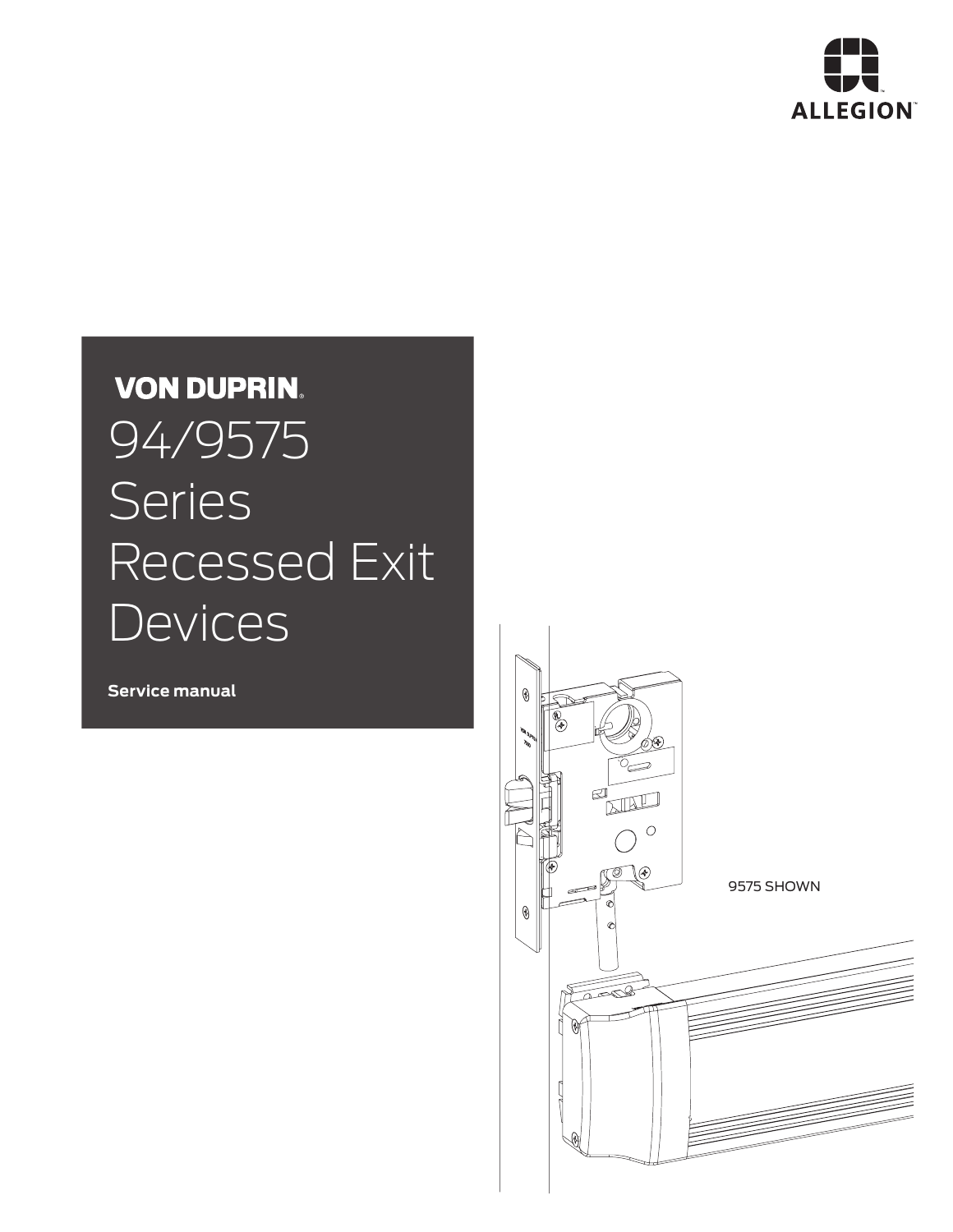#### **INDEX**

| 94/9575 Devices                |  |
|--------------------------------|--|
|                                |  |
|                                |  |
|                                |  |
| Variations of the Basic Device |  |
|                                |  |
|                                |  |
|                                |  |
| General Information            |  |
|                                |  |
|                                |  |
|                                |  |
|                                |  |
|                                |  |
|                                |  |
|                                |  |

#### **INTRODUCTION**

This manual contains a listing of replaceable parts and assemblies for the 94/9575 and 94/9575-F Mortise Exit Devices. (94 Series and 95 Series devices are almost identical. The 95 Series has a grooved case; the 94 Series has a smooth case.)

### **HOW TO ORDER**

Some parts are sold separately. Other items are available as part of a kit or multiple quantity package. For the best possible service when ordering replacement parts or assemblies, please provide the following information:

- Part number or assembly number
- Description
- Quantity needed
- Finish desired (if available finished)
- Date of original purchase (if known)

To find out the name of your local Von Duprin distributor or sales representative, contact:

Von Duprin Division Allegion 2720 Tobey Drive Indianapolis, Indiana 46219 Phone: (877) 671-7011

#### **PART NUMBER AND AVAILABILITY CHANGES**

This manual was designed to help illustrate the replacement parts and kits that are available for sale. Because of changes to the product and/or manufacturing process, part numbers and availability can change over time.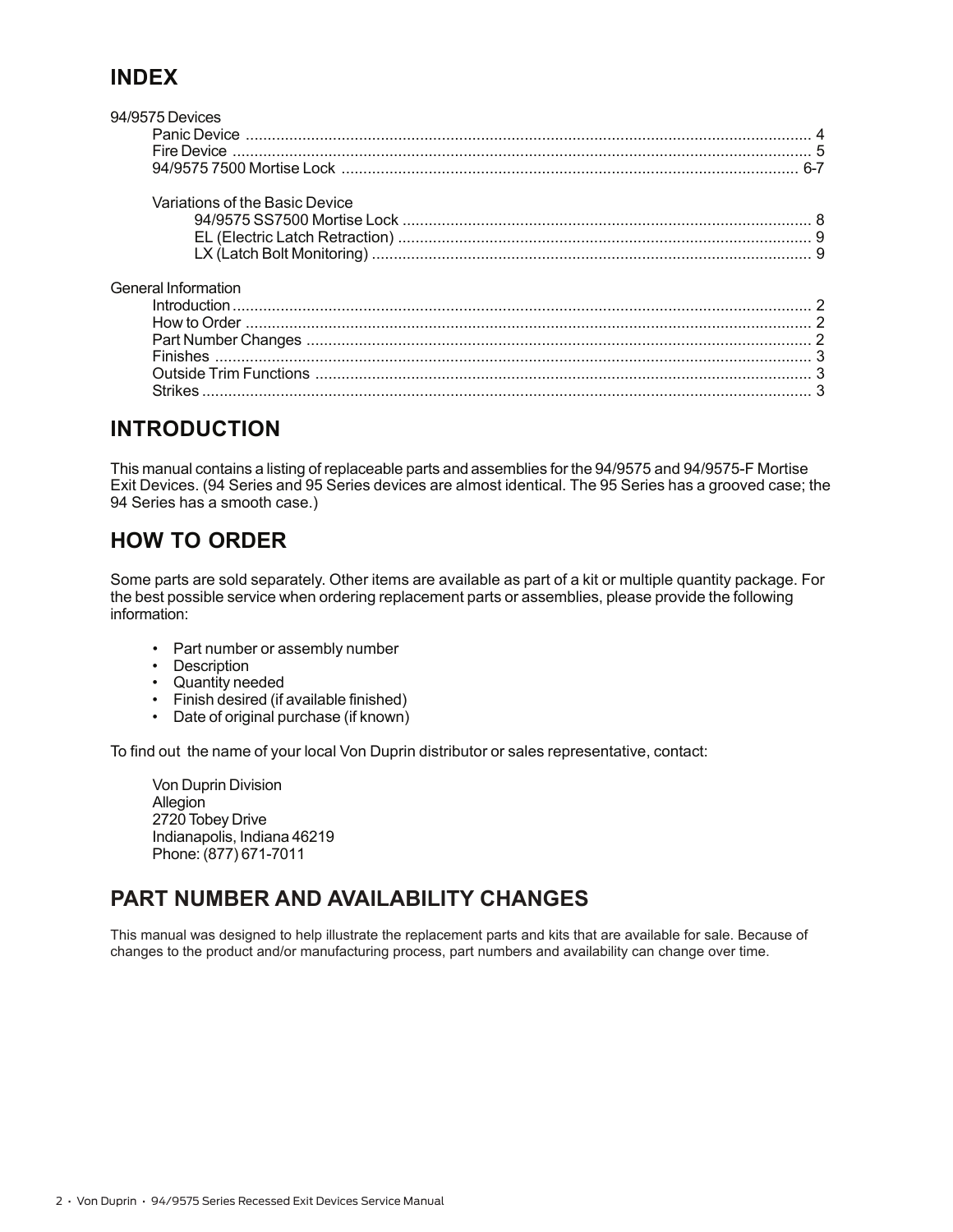#### **OUTSIDE TRIM FUNCTIONS**



#### **94/95 SERIES FINISHES**

| U.S. Std<br>Reference | <b>BHMA</b><br>Reference | Description                  |
|-----------------------|--------------------------|------------------------------|
| US <sub>3</sub>       | 605                      | <b>Bright Brass</b>          |
| US4                   | 606                      | <b>Satin Brass</b>           |
| <b>US10</b>           | 612                      | <b>Satin Bronze</b>          |
| <b>US26</b>           | 625                      | <b>Polished Chrome</b>       |
| <b>US26D</b>          | 626                      | Satin Chrome                 |
| <b>US28</b>           | 628                      | <b>Anodized Aluminum</b>     |
| 313                   | 710                      | <b>Duranodic Dark Bronze</b> |
| US26D-AM              | 626-AM                   | Satin Chrome, AM             |

\* "BE" (Blank Escutcheon) no cylinder used - lever always active

\*\* "DT" (Dummy Trim) rigid lever for pull operation

#### **MORTISE STRIKES**

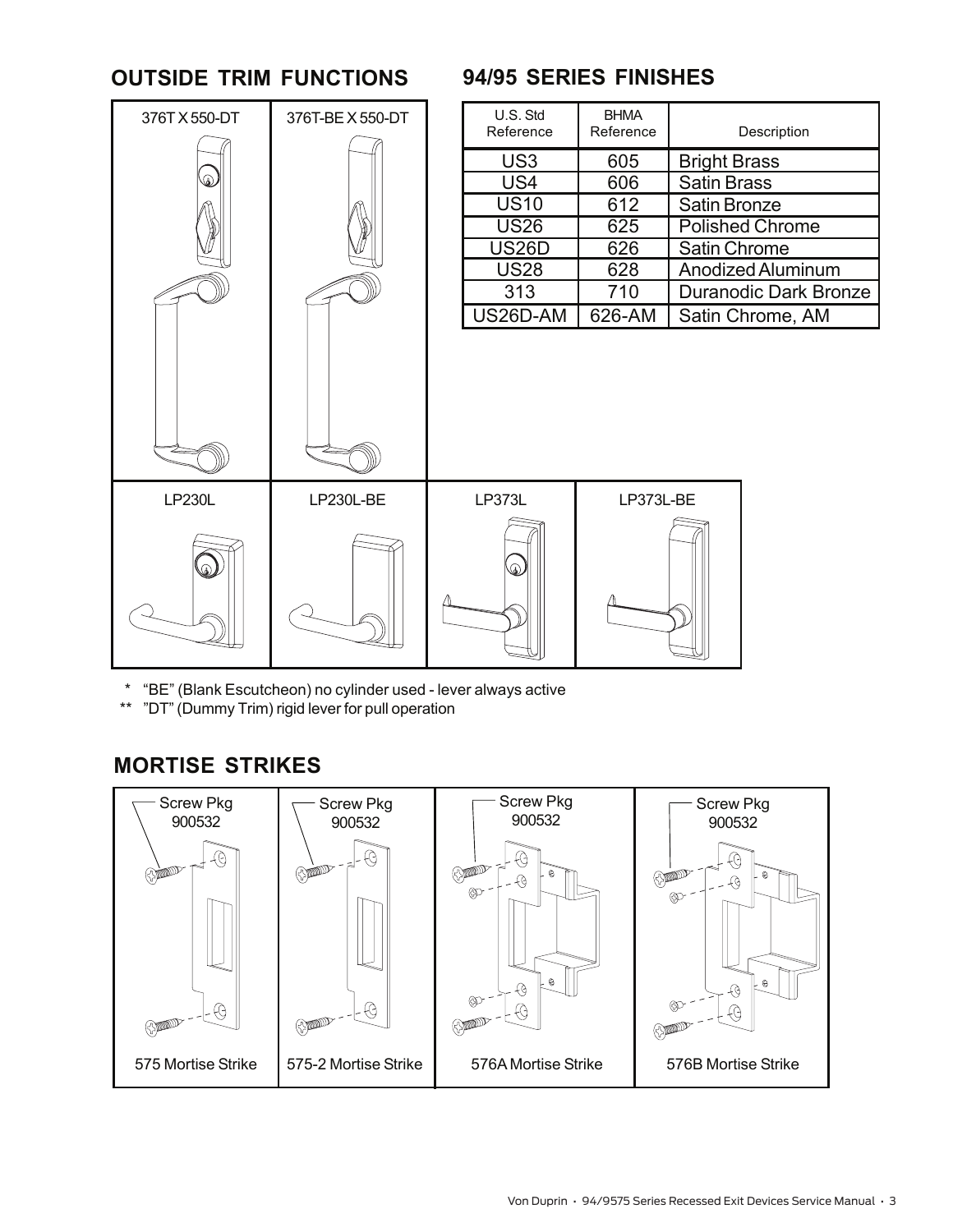| Item No.       | Quantity       | Part No.        | <b>Description</b>                      | Finish |
|----------------|----------------|-----------------|-----------------------------------------|--------|
|                |                | PKGMTG.1001     | <b>INPACT Device Mounting Package</b>   |        |
| 1              |                | 090085          | Dog Key 5/32" Hex (Pkg of 10)           |        |
|                |                | 090005          | Dog Key 5/32" Hex (Pkg of 2)            |        |
| $\overline{2}$ |                | 971659          | Dogging Clip                            |        |
| 3              | 1              | 971664          | Dogging Clip Spring                     |        |
| 4              |                | 971706          | <b>Baseplate Link Pin</b>               |        |
| 5              |                | 050585          | Control Link Pin Kit (w/Retaining Ring) |        |
| 6              | 1              | 090107          | Control Link Pin Retaining Ring Pkg/10  |        |
| $\overline{7}$ |                | 971712          | <b>Main Control Link</b>                |        |
| 8              |                | 971763          | 9547/48/75 Pushpad                      | X      |
| 8              |                | 971764          | 9447/48/75 Pushpad                      | X      |
| 8              | 1              | 971709          | 9547/48/75 Pushpad (US3,/US26)          | X      |
| 8              |                | 971710          | 9447/48/75 Pushpad (US3,/US26)          | X.     |
| 9              | $\overline{2}$ | <b>ECAP.115</b> | 94/9547/48/75 End Cap Package           | X      |
| 10             |                | <b>CASE.107</b> | 94/9547/48/75 Center Case               |        |

#### **94/9575 PANIC EXIT DEVICE**

X in "Finish" column designates finished items; finish must be specified when ordering. \* To order, specify device type, size, and finish. Example: PBKIT 94 3' US28

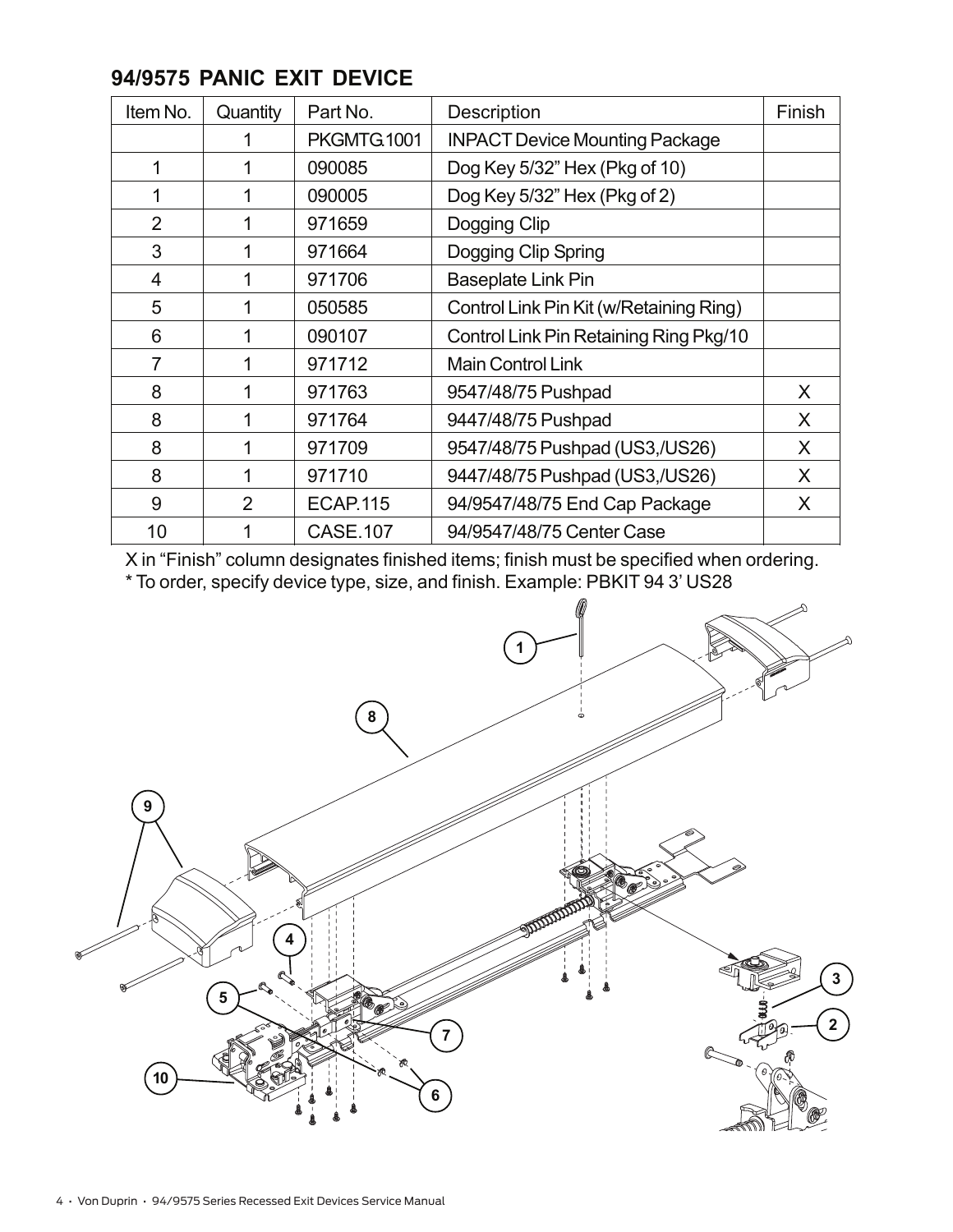| Item No.       | Quantity | Part No.        | Description                             | Finish |
|----------------|----------|-----------------|-----------------------------------------|--------|
|                |          | PKGMTG.1001     | <b>INPACT Device Mounting Package</b>   |        |
|                |          | 971706          | Baseplate Link Pin                      |        |
| $\overline{2}$ |          | 050585          | Control Link Pin Kit (w/Retaining Ring) |        |
| 3              |          | 090107          | Control Link Pin Retaining Ring Pkg/10  |        |
| 4              |          | 971712          | <b>Main Control Link</b>                |        |
| 5              |          | 971765          | 9547/48-F/75-F Pushpad                  | X      |
| 5              |          | 971766          | 9447/48-F/75-F Pushpad                  | X      |
| 5              |          | 971655          | 9547/48/75-F Pushpad (US3,/US26)        | X      |
| 5              |          | 971656          | 9447/48/75-F Pushpad (US3,/US26)        | X      |
| 6              | 2        | <b>ECAP.115</b> | 94/9547/48/75 End Cap Package           |        |
|                |          | <b>CASE.107</b> | 94/9547/48/75 Center Case               |        |

#### **94/9575-F FIRE EXIT DEVICE**

X in "Finish" column designates finished items; finish must be specified when ordering. \* To order, specify device type, size, and finish. Example: PBKIT 94 3' US28

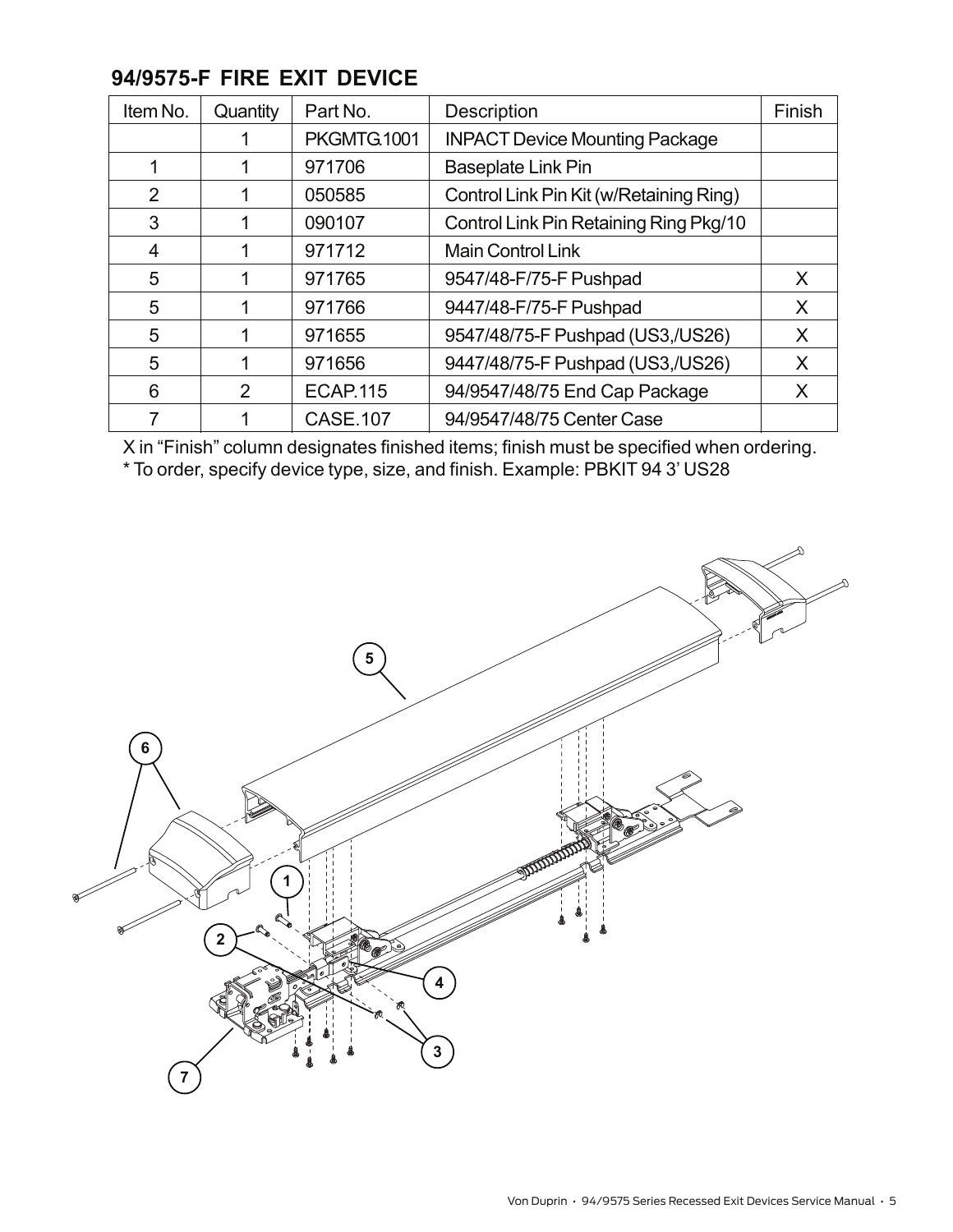## **94/9575 7500 MORTISE LOCK**

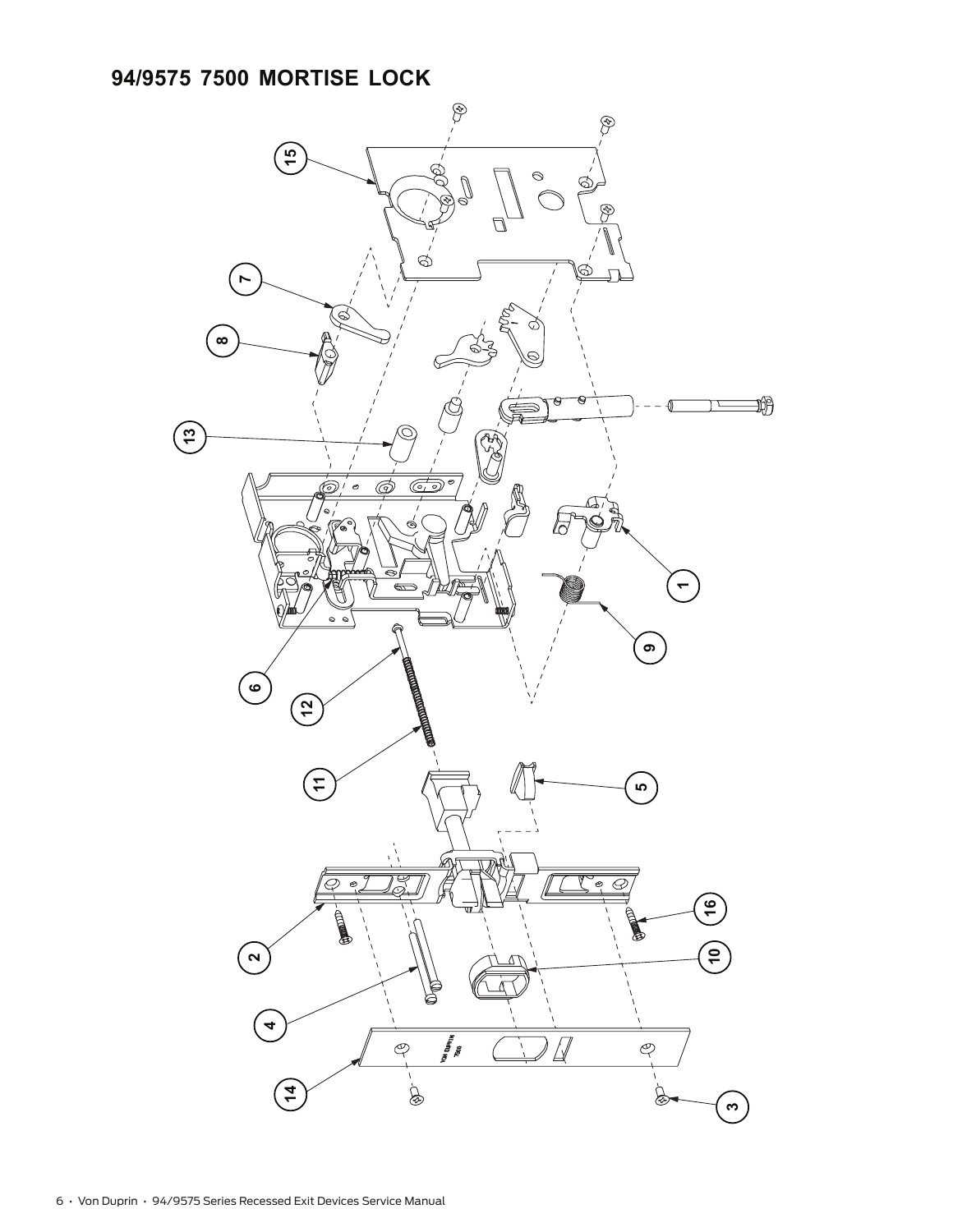| 94/9575 7500 MORTISE LOCK |  |  |  |
|---------------------------|--|--|--|
|---------------------------|--|--|--|

| Item No.        | Quantity       | Part No. | Description                               | Finish |
|-----------------|----------------|----------|-------------------------------------------|--------|
|                 |                | 109347   | 7500 Auxiliary Bolt Link Sub-Assembly     |        |
| $\overline{2}$  | 1              | 109773   | 7500 Latchbolt and Faceplate Sub-Assembly |        |
| 3               | $\overline{2}$ | 963080   | 7500 Scalp Plate - 8-32 x 3/8" FPHMS      | X.     |
| $\overline{4}$  | $\overline{2}$ | 963954   | 7500 Cyl. Set - 8-32 x 2" Fill SHMS       |        |
| 5               | 1              | 968668   | 7500 Auxiliary Bolt                       |        |
| 6               | 1              | 968748   | 7500 Deadlocking Spring                   |        |
| $\overline{7}$  | 1              | 968761   | 7500 Trim Bolt Retractor                  |        |
| 8               | 1              | 968793   | 7500 Trim Lock Actuator                   |        |
| 9               | 1              | 968935   | 7500 Auxiliary Bolt Spring                |        |
| 10              | 1              | 968939   | 7500 Latchbolt Collar                     |        |
| 11              | 1              | 969089   | 7500 Latch Return Spring                  |        |
| 12 <sup>2</sup> | 1              | 969610   | 7500 Latch Return Spring Guide            |        |
| 13              | 1              | 970735   | 7500 Stem Support                         |        |
| 14              | 1              | 968766   | 7500 Scalp Plate - US32, US32D            | X      |
| 14              | 1              | 970872   | 7500 Scalp Plate - Brass, Bronze          | X      |
| 15              | 1              | 971822   | 7500 Housing Cover                        |        |
| 16              | $\overline{2}$ | 900532   | 7500 Lock Mounting Pkg                    |        |

X in "Finish" column designates finished items; finish must be specified when ordering.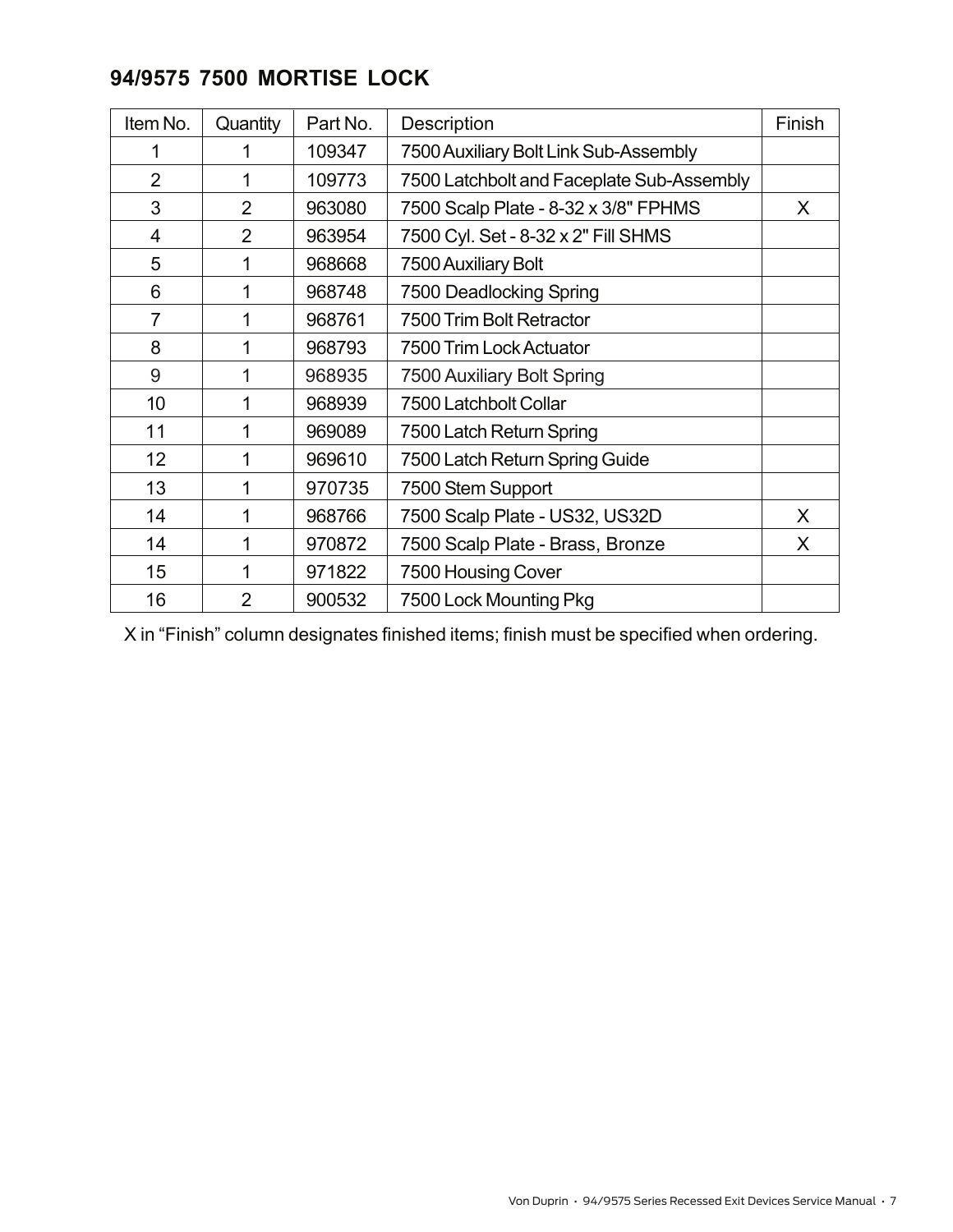# **94/9575 SS7500 MORTISE LOCK**

| Item No. | Quantity | Part No. | Description                          | Finish |
|----------|----------|----------|--------------------------------------|--------|
|          |          | 109658   | Switch Wiring Assembly (R/Y/B Wires) |        |
| ◠        |          | 968770   | <b>Switch Insulator</b>              |        |

Note: SS7500 Mortise Lock uses all the same parts as 7500 Mortise Lock on pages 6-7 plus the items on this page.

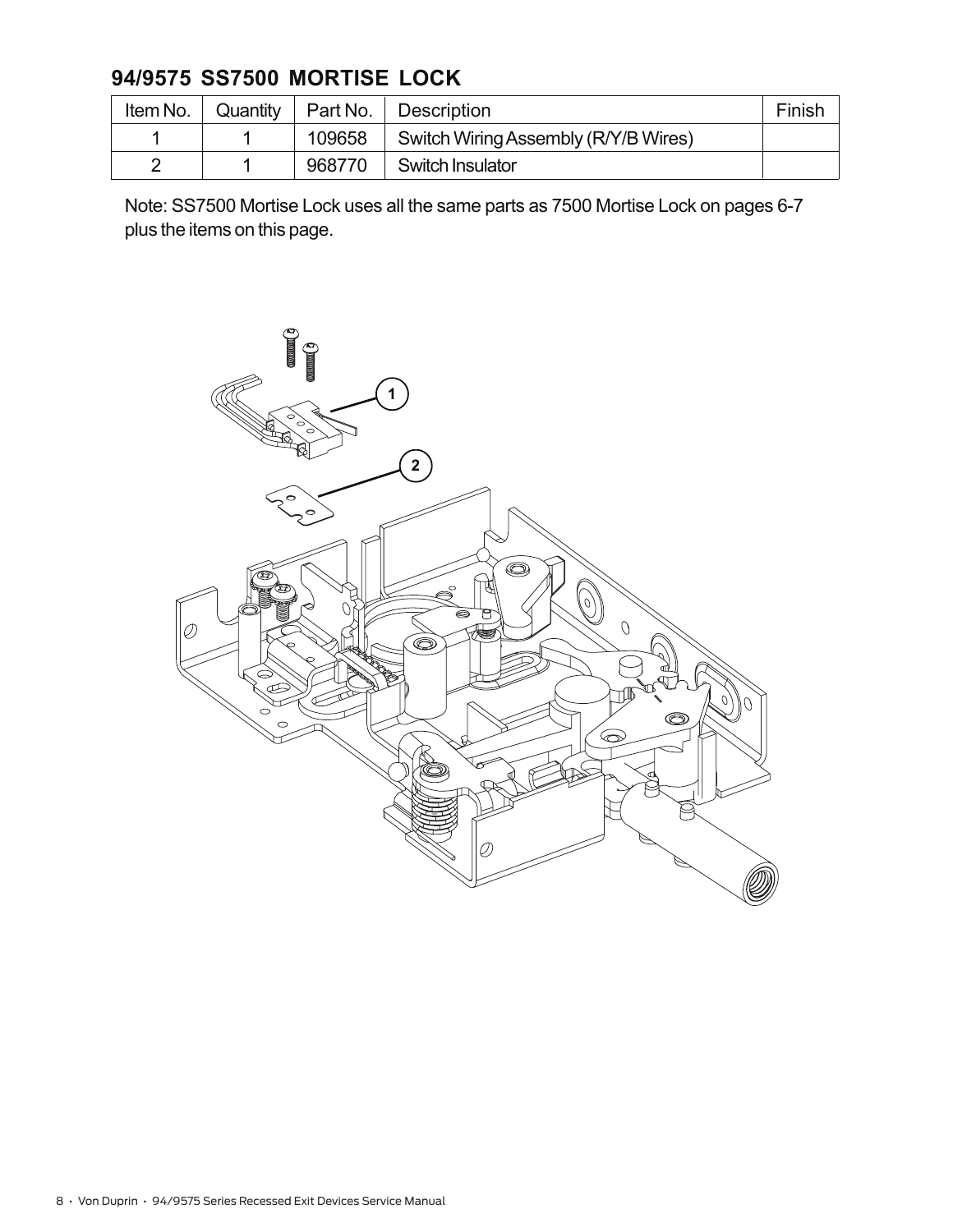| Item No. | Quantity | Part No. | <b>Description</b>             | Finish |
|----------|----------|----------|--------------------------------|--------|
|          |          | 110388   | EL 6' Cable and Connector      |        |
| 2        |          | 050534   | <b>EL Potted Module</b>        |        |
| 3        |          | 113189   | <b>EL Solenoid Assembly</b>    |        |
| 4        |          | 050539   | <b>EL Receptacle Connector</b> |        |
| 5        | 2        | 050540   | <b>EL Female Terminal</b>      |        |
| $\star$  |          | 050380   | EL94/95 Conversion Kit         |        |

#### **EL94/9575 ELECTRIC LATCH RETRACTION OPTION**

\*Kit includes items 1-7 plus new control link pin, retaining ring, and baseplate screws.



# **94/9575/-F LX (LATCH BOLT MONITOR)**

|  |        | Item No. $\vert$ Quantity $\vert$ Part No. $\vert$ Description | Finish |
|--|--------|----------------------------------------------------------------|--------|
|  | 050226 | 94/9575/-F LX Retrofit Kit                                     |        |